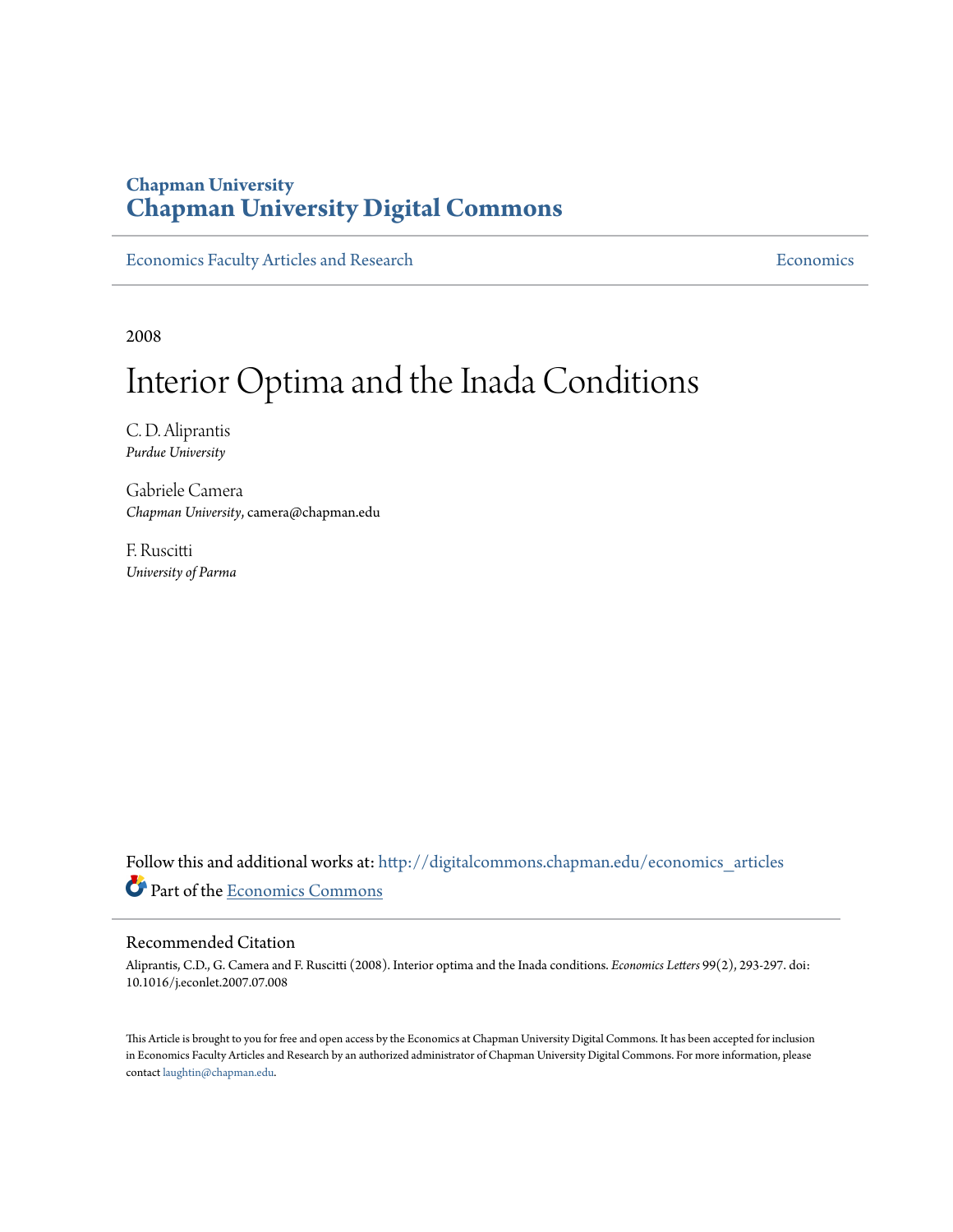## Interior Optima and the Inada Conditions

#### **Comments**

NOTICE: this is the author's version of a work that was accepted for publication in Economics Letters. Changes resulting from the publishing process, such as peer review, editing, corrections, structural formatting, and other quality control mechanisms may not be reflected in this document. Changes may have been made to this work since it was submitted for publication. A definitive version was subsequently published in *Economics Letters*, volume 99, issue 2 (2008). [DOI: 10.1016/j.econlet.2007.07.008](http://dx.doi.org/10.1016/j.econlet.2007.07.008)

The Creative Commons license below applies only to this version of the article.

#### **Creative Commons License**  $\bigcirc$   $\circ$

This work is licensed under a [Creative Commons Attribution-Noncommercial-No Derivative Works 4.0](http://creativecommons.org/licenses/by-nc-nd/4.0/) [License.](http://creativecommons.org/licenses/by-nc-nd/4.0/)

**Copyright** Elsevier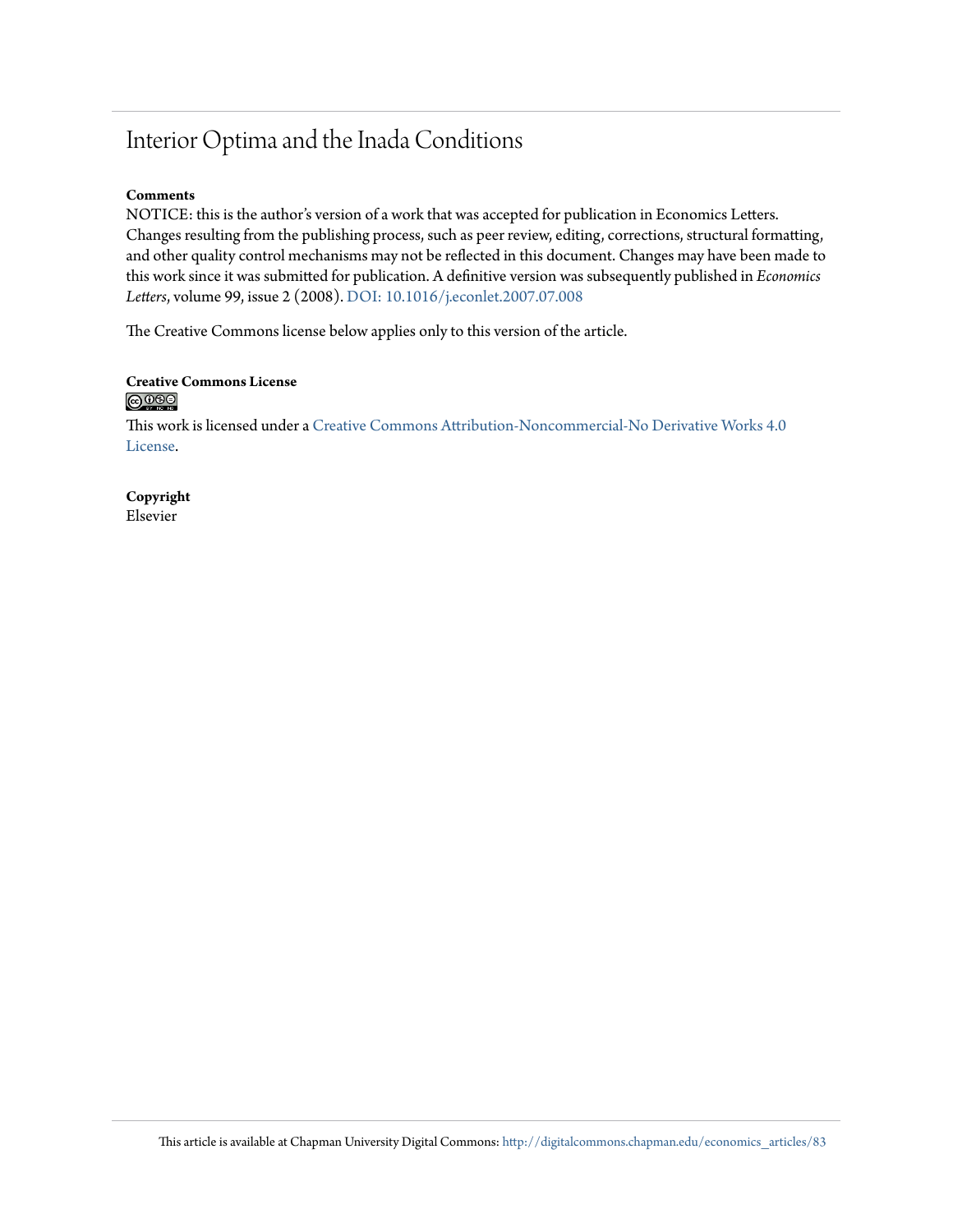#### INTERIOR OPTIMA AND THE INADA CONDITIONS\*

C. D. ALIPRANTIS, G. CAMERA, AND F. RUSCITTI

† Department of Economics, Krannert School of Management, Purdue University, 403 West State Street, W. Lafayette, IN 47907-2056, USA

ABSTRACT. We present a new proof of the interiority of the policy function based on the Inada conditions. It is based on supporting properties of concave functions.

JEL classification: E00, C61

Keywords: growth model, Inada conditions, policy function

#### 1. Introduction: A Typical Growth Model

The standard formulation of a typical one-sector growth model is as follows.<sup>1</sup> There is a single commodity which is used as capital, along with labor, to produce output. In the simplest formulation, there is a representative infinitely-lived agent who supplies labor in fixed amounts. We concentrate on the associated planning problem and focus on a deterministic setting where time is discrete. In each period  $t = 0, 1, 2, \ldots$  a part  $c_t$  of the output is consumed and a part  $x_{t+1}$  is saved as capital for next period, which fully depreciates after its use. This process repeats ad infinitum. The quantities  $c_t$  and  $x_{t+1}$  satisfy the resource constraint

$$
c_t + x_{t+1} = f(x_t),
$$

where  $f : [0, \infty) \to [0, \infty)$  is the production function and  $x_0$ , the initial capital stock, is given. The function  $f$  is assumed to satisfy the **Inada conditions** [5, p. 120]:

- (1) f is twice differentiable on  $(0, \infty)$ ,
- (2)  $f'(x) > 0$  and  $f''(x) < 0$  for each  $0 < x < \infty$ ,
- (3)  $f'(0) = \infty$  and  $\lim_{x \to \infty} f'(x) = 0^2$ .

<sup>1</sup> For more details see [4, Chapters 2 and 3] or [8, Chapter 5]. <sup>2</sup> As usual, we define  $f'(0) = \lim_{x \to 0^+}$  $f(x) - f(0)$  $\frac{y}{x-0}$ .

Date: July 27, 2007.

 $\star$  This research is supported in part by the NSF Grants SES-0128039, DMS-0437210, and ACI-0325846. We thank Erik Balder for pointing out reference [9] to us.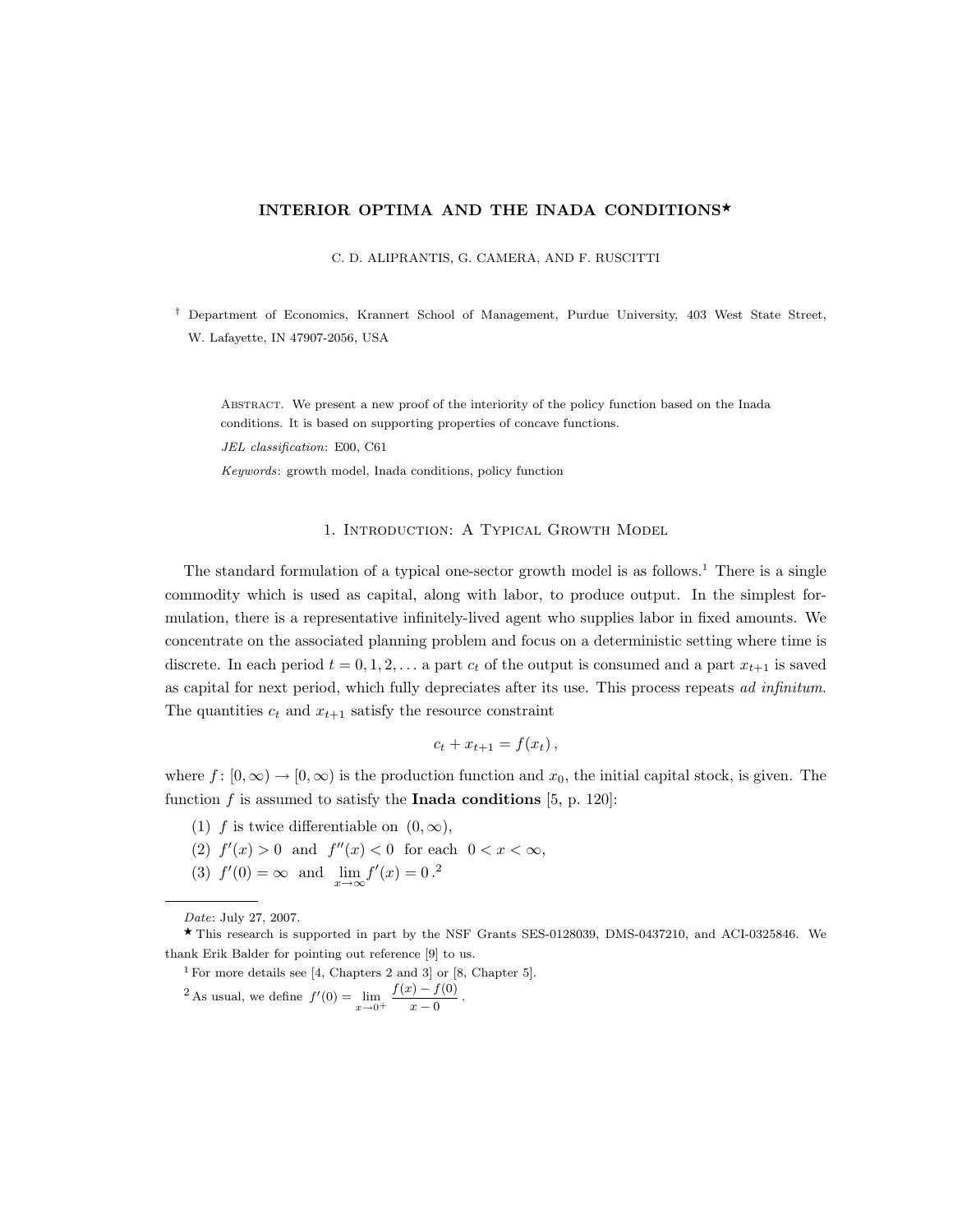Replacing f by  $f - f(0)$ , we can assume without loss of generality that the production function satisfies  $f(0) = 0$  (and still satisfies the Inada conditions). Clearly, the functions  $f(x) = x^{\alpha}$ , where  $0 < \alpha < 1$ , are all production functions satisfying the Inada conditions. The key point is that every production function satisfying the Inada conditions is strictly increasing and strictly concave.

The following lemma will be used later.

**Lemma 1.1.** Assume that a function  $f : [0, \infty) \to [0, \infty)$  satisfies:

- $(1) f(0) = 0,$
- (2) is twice differentiable on  $(0, \infty)$ ,
- (3)  $f'(x) > 0$  and  $f''(x) < 0$  for each  $0 < x < \infty$ .

Then we have  $f'(0) = \infty$  if and only if  $\lim_{x \to 0^+} f'(x) = \infty$ .

*Proof.* Assume first that  $f'(0) = \infty$ . Since  $f''(x) < 0$  holds for all  $x > 0$ , it follows that  $f'$  is a (strictly) decreasing function on  $(0, \infty)$ . This easily implies that  $\ell = \lim_{x\to 0^+} f'(x)$  exists in  $(0, \infty]$ . Now for each  $x > 0$  there exists (by the Mean Value Theorem) some  $0 < c_x < x$  such that  $\frac{f(x)-f(0)}{x-0} = f'(c_x)$ . Clearly,  $c_x \to 0^+$  as  $x \to 0^+$ , and so

$$
\ell = \lim_{x \to 0^+} f'(c_x) = \lim_{x \to 0^+} \frac{f(x) - f(0)}{x - 0} = f'(0) = \infty.
$$

For the converse, assume that  $\lim_{x\to 0^+} f'(x) = \infty$ . Using the L'Hôpital's classical rule appropriately (see, for instance [2, Theorem 7.9, p. 292]), we see that

$$
f'(0) = \lim_{x \to 0^+} \frac{f(x) - f(0)}{x - 0} = \lim_{x \to 0^+} \frac{f(x)}{x} = \lim_{x \to 0^+} \frac{f'(x)}{(x)'} = \lim_{x \to 0^+} f'(x) = \infty,
$$

and the proof is finished.

Any sequence  $\mathbf{x} = (x_0, x_1, x_2, \ldots)$  satisfying  $0 \le x_{t+1} \le f(x_t)$  for all  $t = 0, 1, 2, \ldots$  is called a feasible plan or simply a **plan**. The collection of all plans starting with  $x_0$  is denoted  $\Pi(x_0)$ . With each plan  $x \in \Pi(x_0)$  we associate the consumption plan  $c_x = (c_0, c_1, c_2, \ldots)$  defined for each  $t = 0, 1, 2, \dots$  by

$$
c_t = f(x_t) - x_{t+1}.
$$

Clearly,  $0 \leq c_t \leq f(x_t)$  for each  $t = 0, 1, 2, \ldots$ .

The objective is to find a plan  $x^* \in \Pi(x_0)$  that maximizes the lifetime utility function defined by

$$
U(\mathbf{x}) = \sum_{t=0}^{\infty} \beta^t u(c_t) = \sum_{t=0}^{\infty} \beta^t u(f(x_t) - x_{t+1}), \qquad (1.1)
$$

where  $0 < \beta < 1$  is a constant discount factor and  $u: [0, \infty) \to [0, \infty)$  is a bounded function satisfying the Inada conditions and normalized so that  $u(0) = 0^{3}$ .

<sup>&</sup>lt;sup>3</sup>The boundedness of u together with property (2) of the Inada conditions, guarantee that  $\lim_{x\to\infty} u'(x) = 0$ . To see this, note first that since u' is a decreasing function over  $(0, \infty)$ , the limit  $\lambda = \lim_{x \to \infty} u'(x)$  exists in  $[0, \infty)$ .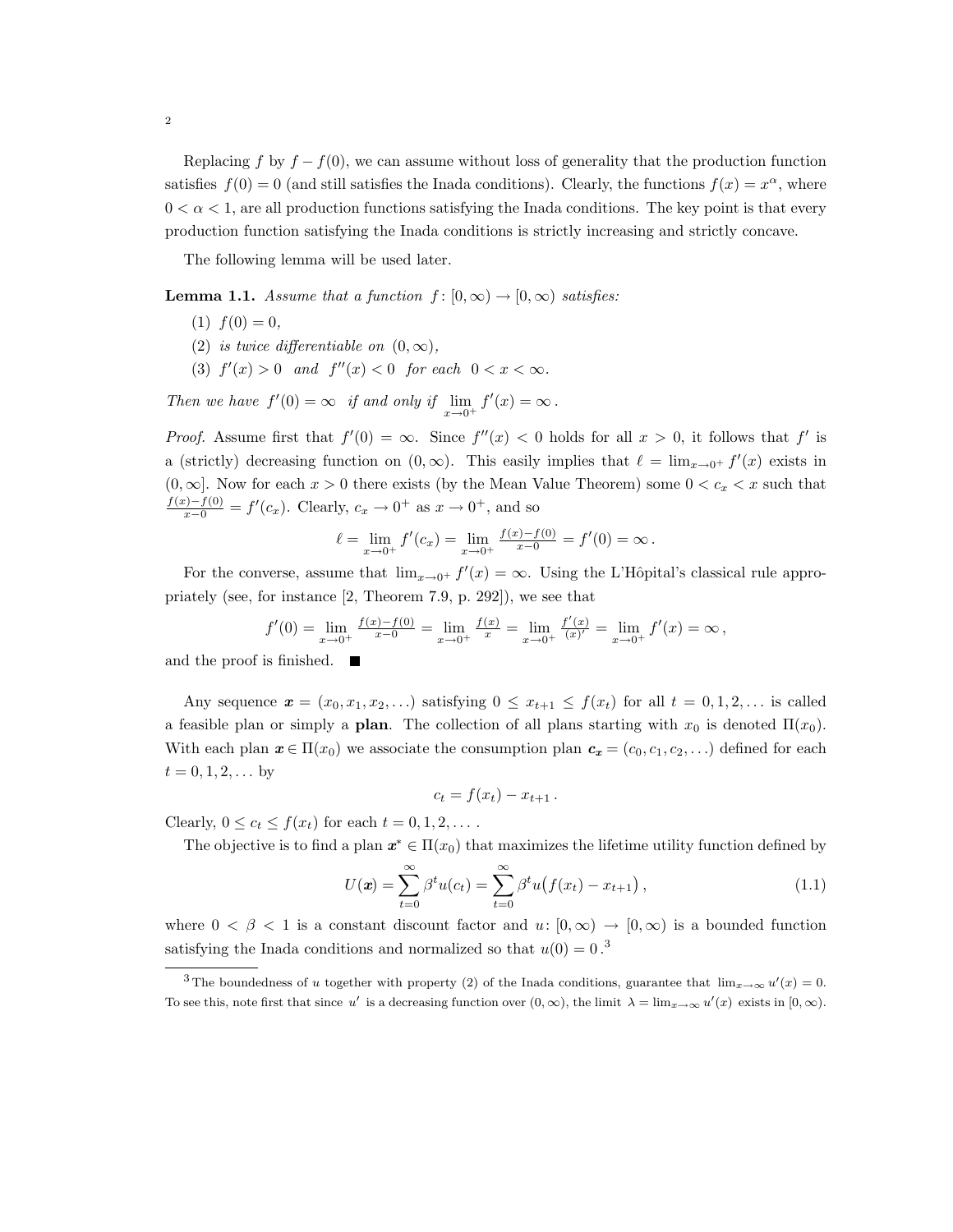Since  $u$  is bounded, notice that  $U$  as given by  $(1.1)$  is a well-defined function. As a matter of fact, if  $0 \le u(x) \le M$  holds true for all  $x \ge 0$ , then for every plan  $\mathbf{x} = (x_0, x_1, \ldots) \in \Pi(x_0)$  we have  $0 \leq U(\boldsymbol{x}) \leq \frac{M}{1-\beta}$ .

Let  $X = [0, \infty)$ , define the constraint correspondence  $\Gamma: X \rightarrow X$  by  $\Gamma(x) = [0, f(x)]$ , and introduce the return function  $F: G_{\Gamma} \to \mathbb{R}$  defined by  $F(x, y) = u(f(x) - y)$ , and assumed to be bounded, continuous, and strictly concave. Here,  $G_{\Gamma}$  is the graph of the constraint correspondence  $\Gamma$  defined by  $G_{\Gamma} = \{(x, y) \in \mathbb{R}^2_+ : 0 \le y \le f(x)\},\$  which is a convex set.

Given this notation, we have

$$
U(\mathbf{x}) = \sum_{t=0}^{\infty} \beta^t F(x_t, x_{t+1}).
$$

The function  $U$  may be interpreted either as a social welfare function of a central planner or as the lifetime utility function of a representative agent who owns the "backyard" production technology f. Given this, we wish to solve the following planning problem:

Maximize: 
$$
U(\mathbf{x})
$$
  
Subject to:  $\mathbf{x} \in \Pi(x_0)$ .

This optimization problem gives rise to a function  $v: [0, \infty) \to \mathbb{R}$  defined for each  $x_0 \geq 0$  by

$$
v(x_0)=\sup_{\mathbf{x}\in\Pi(x_0)}U(\mathbf{x}).
$$

This function v is called the value function and it has been studied extensively (e.g., see [8]). Here, we simply state two well-known properties of the value function:

- (1) v is strictly increasing, concave and continuous,<sup>4</sup> and
- (2) it satisfies the Bellman equation, i.e., for each  $x \geq 0$  we have

$$
v(x) = \sup_{y \in \Gamma(x)} \left[ F(x, y) + \beta v(y) \right] = \max_{0 \le y \le f(x)} \left[ F(x, y) + \beta v(y) \right].
$$

For a fixed  $x > 0$ , we consider the function  $\phi: [0, f(x)] \to \mathbb{R}$  defined for each  $0 \le y \le f(x)$  by

$$
\phi(y) = u(f(x) - y) + \beta v(y). \tag{1.2}
$$

By virtue of the Mean Value Theorem, for each  $x > 0$  there exists some  $x < c_x < 2x$  such that  $\frac{u(2x) - u(x)}{2x - x} = u'(c_x)$ . Clearly,  $\lim_{x\to\infty} c_x = \infty$ , and from this it follows that  $\lambda = \lim_{x\to\infty} u'(c_x) = \lim_{x\to\infty} \frac{u(2x) - u(x)}{x} = 0$ .

<sup>&</sup>lt;sup>4</sup> Clearly, the concavity of v implies its continuity over  $(0, \infty)$ , the interior of X. For the point 0 notice first that  $v(0) = 0$ . Put  $\lim_{x\to 0^+} v(x) = \ell \ge 0$  and let  $x_n \downarrow 0$ . This implies  $f(x_n) \downarrow 0$ . From  $v(x_n) \le u(f(x_n)) + \beta v(f(x_n))$ , taking limits, we get  $\ell \le 0 + \beta \ell$  or  $0 \le (1 - \beta)\ell \le 0$ . This implies  $\ell = 0$ , so that the value function v is also continuous at 0. For a different proof of the continuity of  $v$  at zero see [6, Proposition 3.1, p. 49].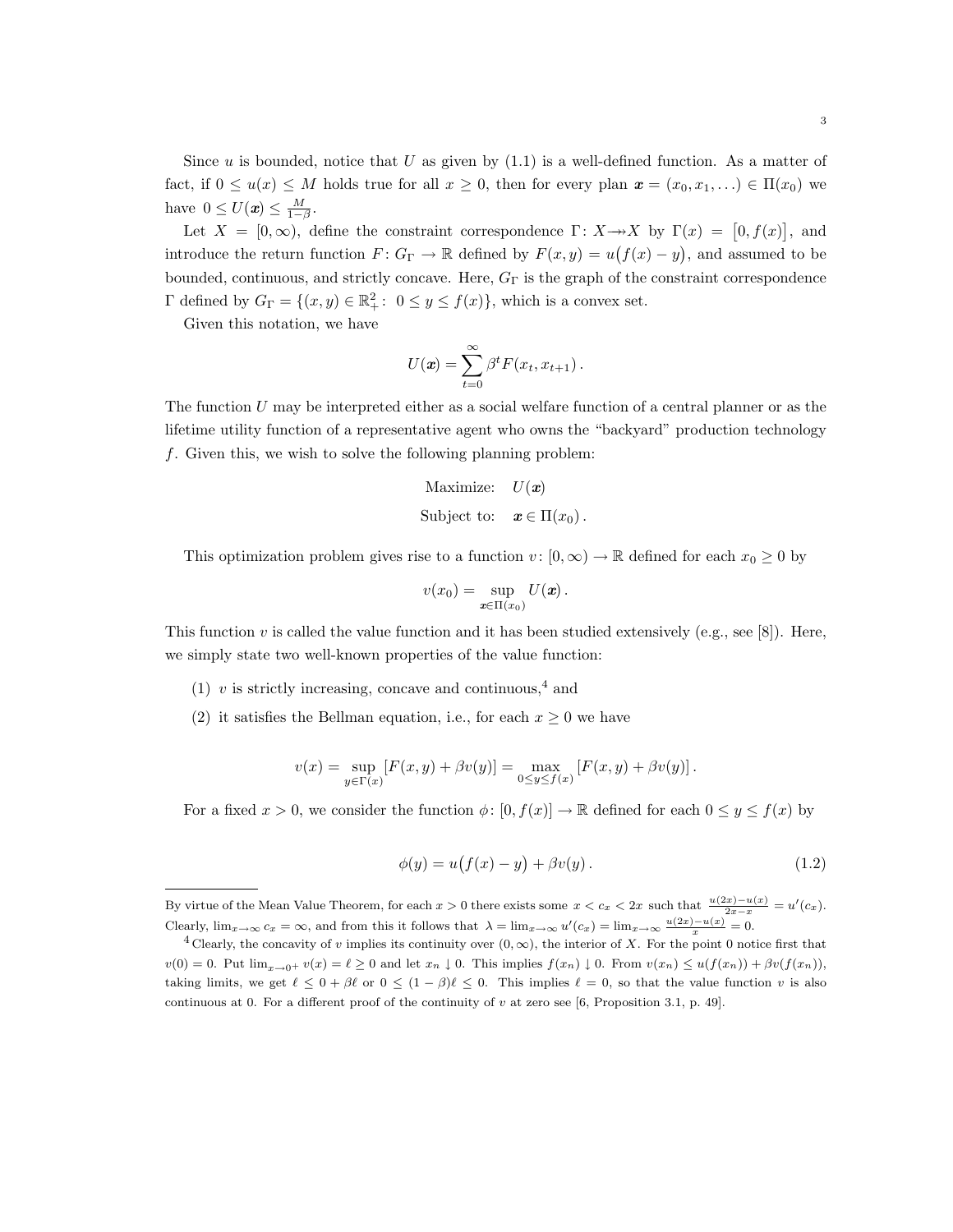Using the continuity and strict concavity of  $u$ , the continuity of  $f$ , and the concavity and continuity of v, it is not difficult to see that  $\phi$  is continuous and strictly concave. In particular, it follows that there exists a unique maximizer of  $\phi$  over the interval [0,  $f(x)$ ]. We denote this unique maximizer by  $g(x)$ . This implies that a function  $g : [0, \infty) \to [0, \infty)$  can be defined via the identity

$$
v(x) = u(f(x) - g(x)) + \beta v(g(x))
$$

.

This new function  $g: [0, \infty) \to [0, \infty)$  is known as the **policy function**.

For many classes of models (including the typical growth model) it is helpful to set conditions in place so that the policy function lies in the interior of the constraint correspondence. Broadly speaking, this property ensures that the representative agent would always want to split the output into two components, consumption and savings, so the economy can grow. The reason why the Inada conditions are extensively used in the literature is that they guarantee this property holds along the equilibrium path. The available proofs of this interiority property of the policy function are, to our knowledge, based on the existence of an optimal plan (see for instance [8, Exercise 6.1, p. 134], [3, Lemma 1, p. 158] or [10]). Ideally, however, one would want to prove that the interiority property holds even if one is not given an optimal plan. We accomplish this task in the next section.

#### 2. The Main Result

In this section we demonstrate that for each  $x > 0$  the value of the policy function  $q(x)$  lies in the interior of the constraint correspondence  $\Gamma(x)$ . Our contribution is to present a proof that does not require the existence of an optimal plan. The proof uses results that, for convenience, are collected in the Appendix.

**Theorem 2.1.** For each  $x > 0$  the value  $g(x)$  is an interior point of  $\Gamma(x)$ . That is, for each  $x > 0$  we have  $0 < g(x) < f(x)$ .

*Proof.* Fix  $x > 0$ . We establish first that  $g(x) > 0$ . To see this, assume by way of contradiction that  $g(x) = 0$ . This implies that

$$
v(x) = \max_{0 \le y \le f(x)} [u(f(x) - y) + \beta v(y)] = u(f(x)).
$$

Now consider the continuous function  $\psi: [0, f(x)] \to \mathbb{R}$  defined for each  $0 \le y \le f(x)$  by

$$
\psi(y) = u(f(x) - y) + \beta u(f(y)) = U(x, y, 0, 0, 0, ...).
$$

We claim that this function is maximized when  $y = 0$ . To see this, assume that 0 is not a maximizer of  $\psi$  over [0,  $f(x)$ ]. This means that there exists some  $0 < y^* \le f(x)$  satisfying

$$
\psi(y^*) = u(f(x) - y^*) + \beta u(f(y^*)) > u(f(x)).
$$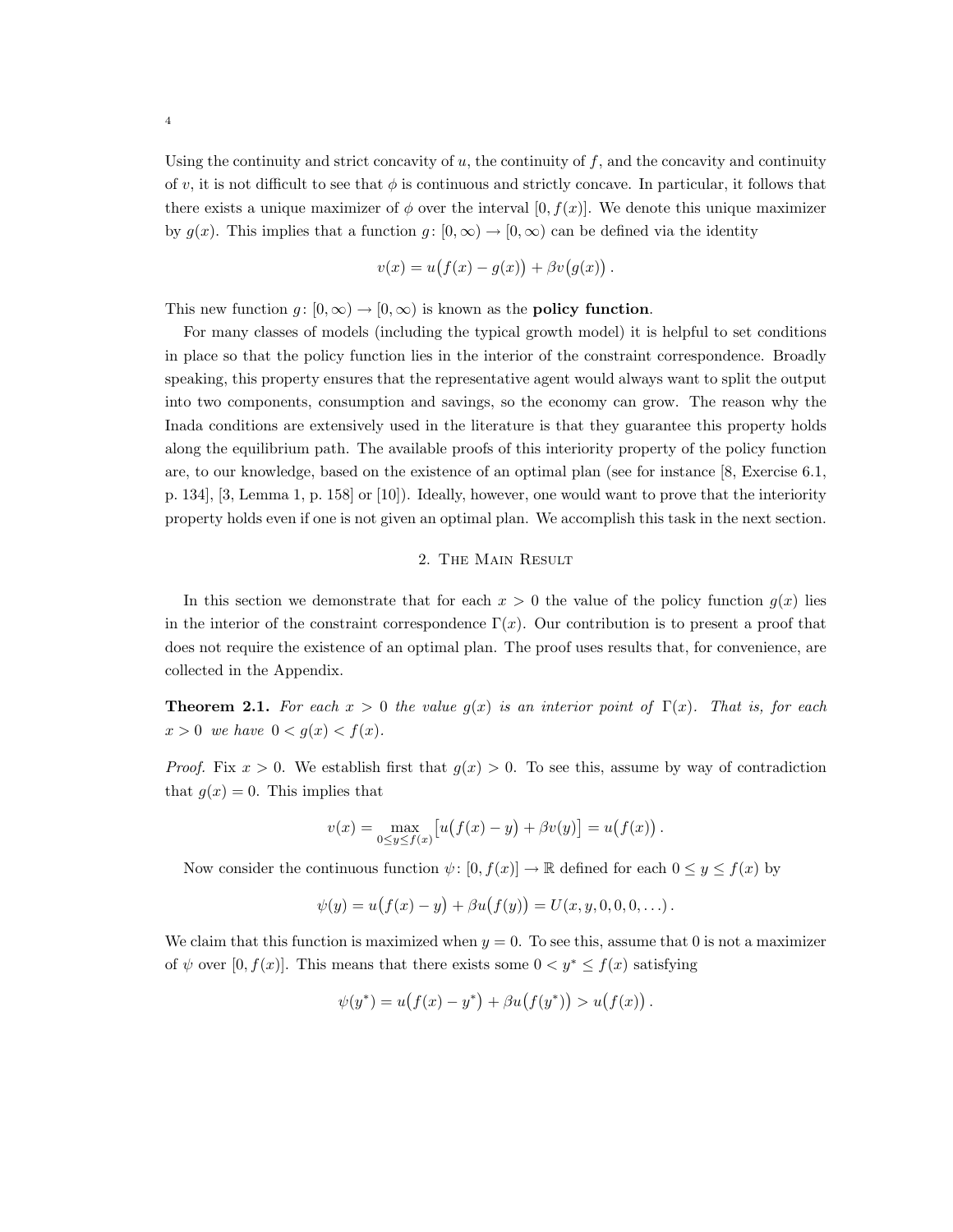In this case, the plan  $\mathbf{x} = (x, y^*, 0, 0, 0, ...) \in \Pi(x)$  must satisfy

$$
v(x) \ge U(\mathbf{x}) = u(f(x) - y^*) + \beta u(f(y^*)) = \psi(y^*) > u(f(x)) = v(x),
$$

which is impossible. This contradiction shows that 0 maximizes  $\psi$  over [0,  $f(x)$ ].

Next, notice that for each  $0 < y < f(x)$  we have

$$
\psi'(y) = -u'(f(x) - y) + \beta u'(f(y))f'(y).
$$

Using that both f and u satisfy the Inada conditions and  $f(0) = 0$ , we get  $\lim_{y\to 0^+} \psi'(y) = \infty$ . In particular, there is some  $0 < y_0 < f(x)$  such that  $\psi'(y) > 0$  holds for all  $0 < y \leq y_0$ . This and the continuity of  $\psi$  at 0 easily imply that  $\psi$  is strictly increasing in the interval [0, y<sub>0</sub>]. But then 0 is not the maximizer of  $\psi$  over  $[0, f(x)]$ , a contradiction. Hence  $g(x) > 0$  must be the case.

Next, we establish that  $g(x) < f(x)$ . So, assume by way of contradiction that  $g(x) = f(x)$ . That is, for each  $0 \leq y < f(x)$  we have

$$
\phi(y) < \phi(f(x)) \, .
$$

In this case, we claim that the function  $\phi$ , as defined in (1.2), is also a strictly increasing function. To see this, let  $0 \le x_1 < x_2 < f(x)$ . Choose  $0 < \lambda < 1$  such that  $x_2 = \lambda x_1 + (1 - \lambda)f(x)$  and note that by the strict concavity of  $\phi$  we have

$$
\phi(x_2) > \lambda \phi(x_1) + (1 - \lambda)\phi(f(x)) > \lambda \phi(x_1) + (1 - \lambda)\phi(x_1) = \phi(x_1).
$$

Now pick a sequence  $\{y_n\} \subseteq (0, f(x))$  such that  $y_n \to f(x)$ . Let  $\hat{v} : [0, f(x)] \to \mathbb{R}$  denote the restriction of v to the closed interval  $[0, f(x)]$ , and also let  $G: [0, f(x)] \to \mathbb{R}$  be the function defined by  $G(y) = u(f(x) - y)$ . Clearly, both  $\hat{v}$  and G are concave functions and  $\phi = G + \beta \hat{v}$ .

According to Lemma 3.3 (in the Appendix), the superdifferential of  $\phi$  is nonempty at each  $y_n$ . If  $\tau_n \in \partial \phi(y_n)$ , then by Theorem 3.6, there exist  $t_n \in \partial G(y_n)$  and  $s_n \in \partial \hat{v}(y_n)$  such that

$$
\tau_n = t_n + \beta s_n. \tag{2.1}
$$

Because  $\phi$  is increasing, we obtain that  $\tau_n \geq 0$  (see Part 2 of Lemma 3.2). Since  $y_n$  is an interior point of  $[0, f(x)]$ , it follows that  $t_n$  is the derivative of G at  $y_n$ . That is, we have  $t_n = -u'(f(x)-y_n)$ , and from (2.1) we get

$$
u'(f(x) - y_n) \le \beta s_n. \tag{2.2}
$$

Now consider the value function  $v : [0, \infty) \to \mathbb{R}$  and notice that  $s_n$  is a supergradient of v at  $y_n$ when restricted to  $[0, f(x)]$ . Since  $y_n$  is an interior point of  $[0, f(x)]$ , it follows from Lemma 3.4 that  $s_n$  is a supergradient of v over  $[0,\infty)$ , i.e.,  $s_n \in \partial v(y_n)$ . Also, since  $f(x)$  is an interior point of  $[0,\infty)$ , it follows from Theorem 3.5 that the supergradient correspondence  $x \mapsto \partial v(x)$  is upper hemicontinuous at  $f(x)$ . Taking into account that  $\partial v(f(x))$  is a compact set (see Lemma 3.3) and  $y_n \to f(x)$ , we infer (see [1, Theorem 17.20, p. 565]) that  $\{s_n\}$  has a subsequence that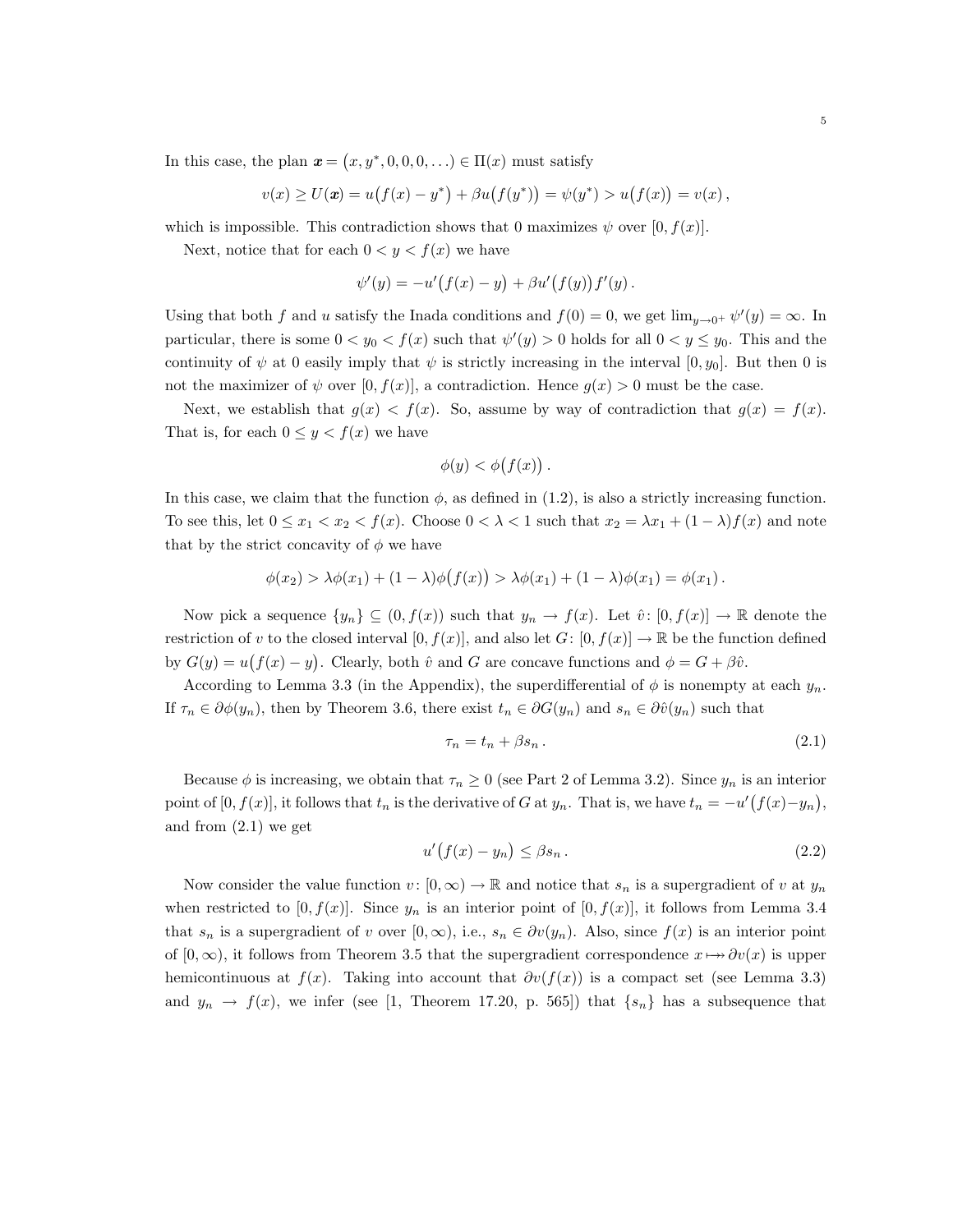converges to some point in  $\partial v(f(x))$ . By relabeling, we can assume without loss of generality that  $s_n \to s \in \partial v(f(x)).$ 

Now using the Inada conditions, Lemma 1.1 and (2.2), we see that

$$
\infty = \lim_{n \to \infty} u'(f(x) - y_n) \leq \beta \lim_{n \to \infty} s_n = \beta s \in \mathbb{R},
$$

which is impossible. This contradiction establishes that  $g(x) < f(x)$  is also true.

#### 3. Appendix: Concave Functions

In this section we discuss a few basic properties of concave functions that are used in this note. Recall that a function  $f: C \to \mathbb{R}$ , where C is a nonempty convex subset of a vector space, is said to be **concave** if for each  $x, y \in C$  and each  $0 \le \alpha \le 1$  we have

$$
f(\alpha x + (1 - \alpha)y) \geq \alpha f(x) + (1 - \alpha)f(y).
$$

A function  $f: C \to \mathbb{R}$  is called **strictly concave** if  $x, y \in C$  with  $x \neq y$  and  $0 < \alpha < 1$  imply  $f(\alpha x + (1 - \alpha)y) > \alpha f(x) + (1 - \alpha)f(y).$ 

**Lemma 3.1.** For a concave function  $f: C \to \mathbb{R}$  we have the following.

- (1) The (possibly empty) set of maximizers of f is a convex set.
- (2) If f is also strictly concave, then the (possibly empty) set of maximizers of f is at most a singleton.

Next we discuss some basic supporting properties of concave functions. Let  $f: D \to \mathbb{R}$  be a function, where D is a subset of a vector space X. Let  $X^*$  denote the algebraic dual of X, i.e., the vector space of all linear functionals on X. We say that a linear functional  $x^* \in X^*$  is a supergradient of the function at a point  $c \in D$ , if for all  $x \in D$  we have

$$
f(x) \le f(c) + x^*(x - c).
$$

The collection of all supergradients linear functionals of f at c is denoted  $\partial f(c)$  and is called the superdifferential of  $f$  at  $c$ . That is,

$$
\partial f(c) = \{x^* \in X^* : f(x) \le f(c) + x^*(x - c) \text{ for all } x \in D\}.
$$

It is easy to see that when the function is differentiable at an interior point  $c$  of some subset of a Euclidean space, then the only possible supergradient of f at c is the gradient of f at c. If f is defined on a subset of the real numbers, then the superdifferential of  $f$  consists of real numbers; this can be thought of as capturing the notion of derivative.

The proof of the next lemma is straightforward and is omitted.

**Lemma 3.2.** For a function  $f: D \to \mathbb{R}$ , where D is a subset of  $\mathbb{R}$ , we have the following.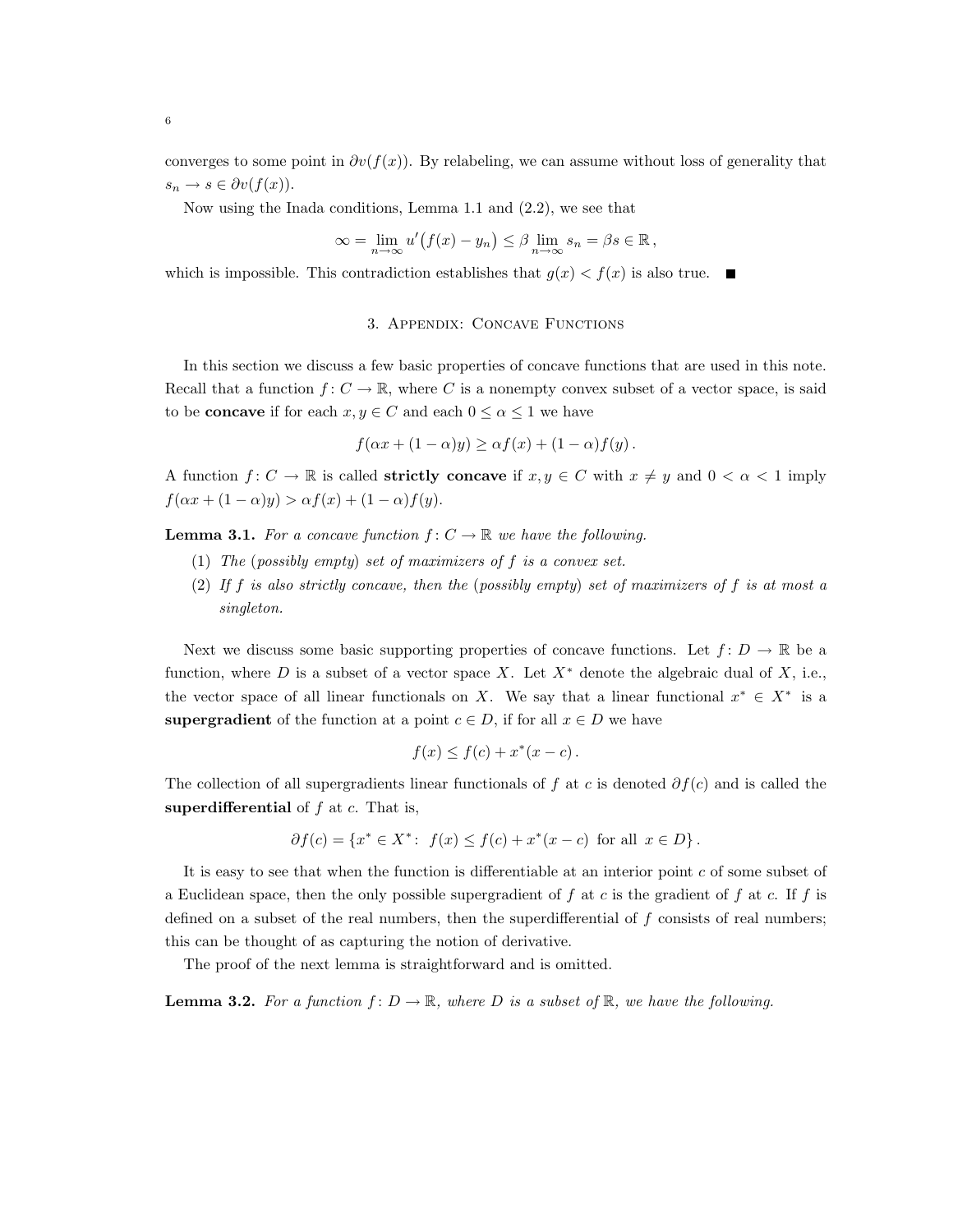- (1) If  $c \in D$  and  $\alpha > 0$ , then  $\partial[\alpha f](c) = \alpha[\partial f(c)]$ .
- (2) If f is a non-decreasing (resp. non-increasing) function, then at point c in the interior of D we have  $\partial f(c) \subseteq [0,\infty)$  (resp.  $\partial f(c) \subseteq (-\infty,0]$ ).

For the proof of the following result see [1, Theorem 7.22, p. 272].

**Lemma 3.3.** For a concave function  $f: I \to \mathbb{R}$  defined on an interval of  $\mathbb{R}$  we have the following.

- (1) The left- and right-derivatives  $f_{\ell}$  and  $f_r$  of  $f$  exist at each interior point of  $I$ .
- (2) Both functions  $f_r$  and  $f_\ell$  (defined on the interior of I) are decreasing functions.
- (3) If a, b are in the interior of I and satisfy  $a < b$ , then

$$
f_{\ell}(a) \ge f_r(a) \ge f_{\ell}(b) \ge f_r(b).
$$

Moreover, at each interior point c of I the superdifferential of f at c is nonempty and

$$
\partial f(c) = [f_r(c), f_{\ell}(c)].
$$

In particular, if f is differentiable at an interior point c of I, then  $\partial f(c) = \{f'(c)\}.$ 

For concave functions, local supportability implies global supportability.

**Lemma 3.4.** Let  $f: I \to \mathbb{R}$  be a concave function, where I is an interval of  $\mathbb{R}$ . Assume that at some interior point c of I there is a neighborhood  $V$  of c such that the real number  $m$  is a supergradient of f at c for the restriction of f to V. Then, m is a supergradient of f at c.

*Proof.* Let  $c \in V = (a, b) \subseteq I$  and assume that for each  $x \in (a, b)$  we have

$$
f(x) \le f(c) + m(x - c).
$$

It follows that  $m_r \le m \le m_\ell$ , where  $m_r = f_r(c)$  and  $m_\ell = f_\ell(c)$ . In particular, for  $x \in I$  with  $x \geq c$  we have

$$
f(x) \le f(c) + m_r(x - c) \le f(c) + m(x - c).
$$

Similarly, for  $x \in I$  with  $x < c$  we have

$$
f(x) \le f(c) + m_{\ell}(x - c) \le f(c) + m(x - c).
$$

From the above conclusions, we easily infer that  $m \in \partial f(c)$ . ■

The superdifferential correspondence is upper hemicontinuous.

**Theorem 3.5.** If  $f: I \to \mathbb{R}$  is a concave function, where I is an interval of  $\mathbb{R}$ , then the superdifferential correspondence  $\partial f: I \to \mathbb{R}$  is upper hemicontinuous at every interior point of I.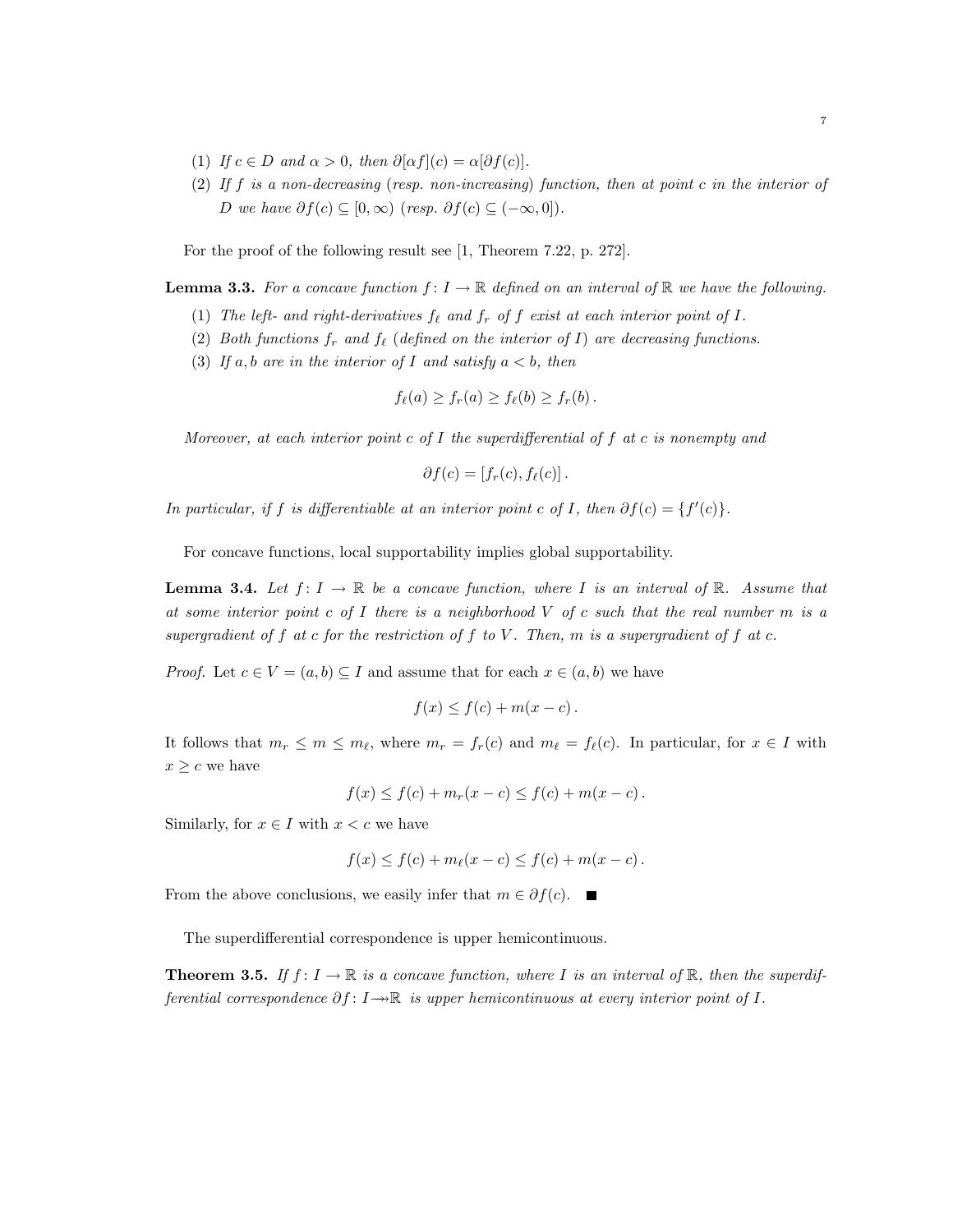*Proof.* Let c be an interior point of I. Now assume that a sequence  $\{x_n\}$  of I satisfies  $x_n \to c$  and a sequence  $\{m_n\}$  of R satisfies  $m_n \in \partial f(x_n)$  for each n. We must show that the sequence  $\{m_n\}$ has a subsequence that converges to some point of  $\partial f(c)$ ; see [1, Theorem 17.20, p. 565].

Since  $c$  is an interior point of  $I$ , we can assume without loss of generality that there exist two points  $s, t \in I$  and some  $\epsilon > 0$  such that  $s + \epsilon \leq x_n \leq t - \epsilon$  holds true for all n. From  $m_n \in \partial f(x_n)$ we get

$$
f(x) \le f(x_n) + m_n(x - x_n) \tag{3.1}
$$

for all  $x \in I$ . In particular, letting  $x = s$  and  $x = t$  consecutively, it follows from (3.1) that

$$
\frac{f(t) - f(x_n)}{t - x_n} \le m_n \le \frac{f(s) - f(x_n)}{s - x_n} \tag{3.2}
$$

holds for each n. Now recalling that (since c is an interior point of  $I$ ) the function f is continuous at c, we have  $\lim f(x_n) = f(c)$  and so

$$
\lim_{n \to \infty} \frac{f(s) - f(x_n)}{s - x_n} = \frac{f(s) - f(c)}{s - c} \text{ and } \lim_{n \to \infty} \frac{f(t) - f(x_n)}{t - x_n} = \frac{f(t) - f(c)}{t - c}.
$$

In particular, it follows that the two sequences  $\frac{f(s)-f(x_n)}{s-x}$  $\frac{(-f(x_n)-f(x_n))}{s-x_n}$ } and  $\frac{f(t)-f(x_n)}{t-x_n}$  $\frac{(-1)^{j-f(x_n)}}{t-x_n}$  are bounded. But then, a glance at (3.2) shows that the sequence  ${m_n}$  is bounded and so it has a convergent subsequence. By passing to a subsequence and relabeling, we can assume without loss of generality  $m_n \to m$ . Now letting  $n \to \infty$  in (3.1) we get  $f(x) \leq f(c) + m(x - c)$  for all  $x \in I$ . This shows that  $m \in \partial f(c)$ , and the proof is finished. ■

For a proof of the next result see [7, Theorem 23.8, p. 223] or [9, Theorem 5.38, p. 77].

**Theorem 3.6** (Moreau–Rockafellar). If I is a non-trivial interval of  $\mathbb{R}$  and  $f, g: I \to \mathbb{R}$  are two concave functions, then for each  $c \in I$  and all  $\alpha > 0$  and  $\beta > 0$  we have

$$
[\partial(\alpha f + \beta g)](c) = \alpha[\partial f(c)] + \beta[\partial g(c)].
$$

#### **REFERENCES**

- [1] C. D. Aliprantis and K. C. Border, *Infinite Dimensional Analysis*, 3<sup>rd</sup> Edition, Springer-Verlag, New York & London, 2006.
- [2] T. M. Apostol, Calculus, Vol. I, 2nd Edition, Blaisdel, Waltham, MA, 1967.
- [3] R. A. Becker and J. H. Boyd III, Capital Theory, Equilibrium Analysis and Recursive Utility, Blackwell Publishers, Malden, MA, 1997.
- [4] M. Harris, Dynamic Economic Analysis, Oxford University Press, London and New York, 1987.
- [5] K.-I. Inada, On a two-sector model of economic growth: comments and a generalization, The Review of Economic Studies 30 (1963), 119–127.